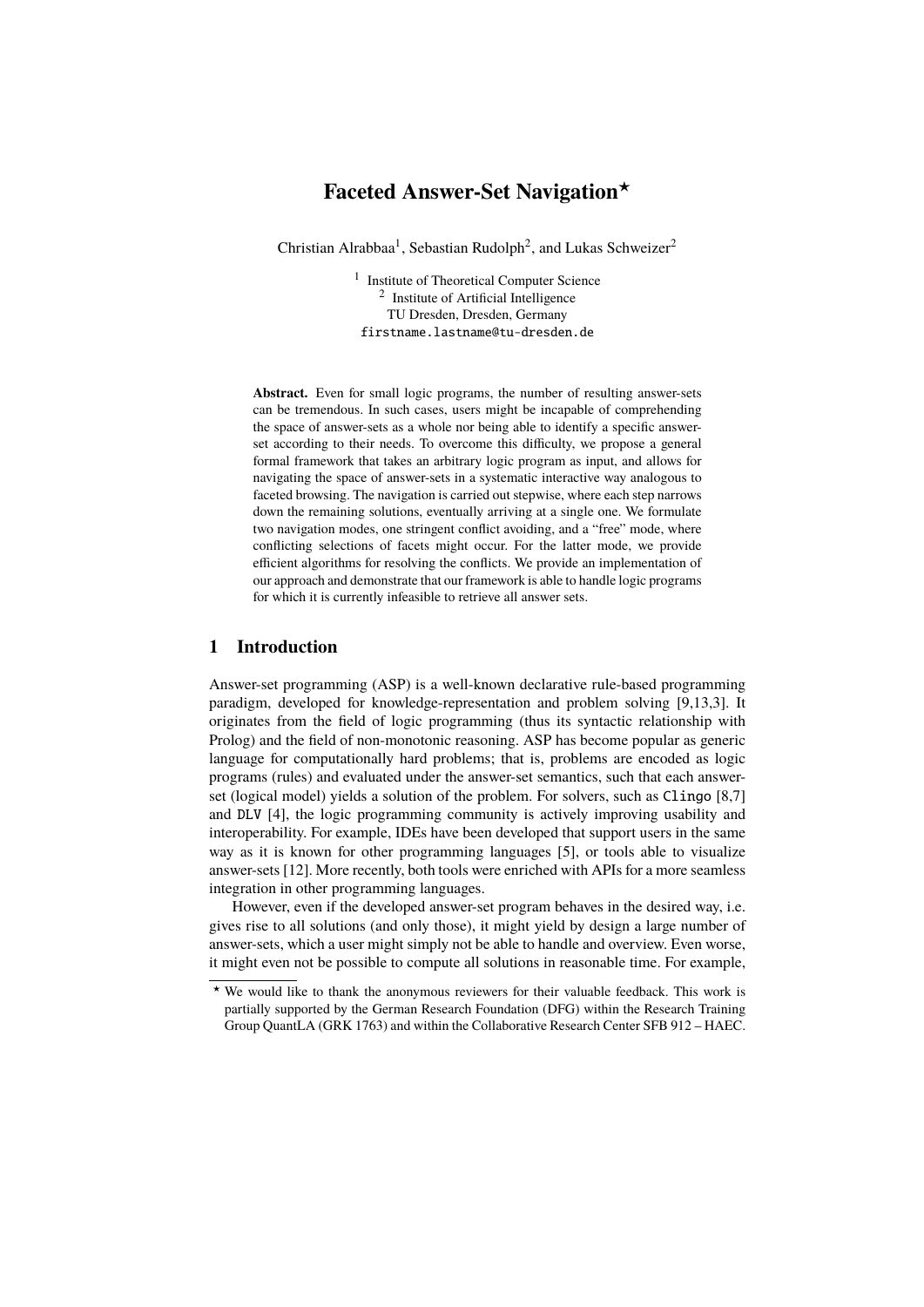consider the simple encoding of the N-Queens problem in Example [1;](#page-1-0) it already has 92 solutions for  $n = 8$ , 724 for  $n = 10$ , and 14200 solutions for  $n = 12$ , all computed in just a few seconds; however,  $n = 27$  is the largest N-Queens instance for which the number of solutions is known [\[16\]](#page-13-6). Answer-sets of a program might be of course parsed, inspected, and visualized individually in some specific way, but this is apparently limited to a small set of answer-sets only and always specific for some application domain.

Certainly, one can (to some extent) formulate a problem in such a way that it becomes an optimization problem, thereby only optimal models are returned. This might suffice in some cases to obtain a limited number of answer-sets, but even then, there might be more optimal models than any user is able to consume.

Our motivation in this paper therefore is to provide a formal framework for *exploring the space of answer-sets* of a logic program in a systematic way by means of a navigation method similar to *faceted browsing*. A facet can be seen as a partial solution that, if activated, is enforced to be present in any answer-set. Intuitively, a successive selection of facets narrows down the remaining answer-sets as well as available facets, thus leading to a manageable amount, or ultimately to one single remaining answer-set. In Example [1,](#page-1-0) any answer-set consists exactly of those *n* atoms  $q(X, Y)$ , where a queen is placed at row X and column Y. Now any of these atoms can act as facet; e.g. under an active facet  $q(1,1)$ , 4 answer-sets out of 92 are left, and selecting any other facet then yields a unique solution. In contrast to this goal-oriented navigation, we also define *free navigation* where facets can be in conflict with each other. Considering Example [1,](#page-1-0) the facet  $q(1,4)$  would not be available anymore, though enforcing it would require to retract the previous activation of facet  $q(1,1)$ . We call this retraction of facets *corrections* and provide an efficient approach to compute them, enabling an even more powerful answer-set navigation.

<span id="page-1-0"></span>*Example 1.* Consider the following program  $\Pi_1$ , that is a concise and efficient encoding of the well-known N-Queens problem, taken from [\[9\]](#page-13-0).

| (1) | #const $n = 8$ .                     |
|-----|--------------------------------------|
| (2) | { $q(I,1n)$ } == 1 :- I = 1n.        |
| (3) | { $q(1n,1)$ } == 1 :- J = 1n.        |
| (4) | :- { $q(D-1,1)$ } >= 2, D = 22*n.    |
| (5) | :- { $q(D+J, J)$ } >= 2, D = 1-nn-1. |

While the first line fixes the value of constant  $n$ , each remaining line corresponds to constraints ensuring exactly one queen per column (2), row (3) and diagonals  $(4 - 5)$ .

#### **1.1 Related Work**

Our framework can be seen as additional layer on top of an ASP solver and is defined purely on the resulting answer-sets of a given program, thus the logic program itself may remain syntactically unknown. In contrast to our motivation, other approaches exist, designed to *debug* an answer-set program in case it does not behave as expected [\[15\]](#page-13-7); i.e. one would like to get an answer to the question why a given answer-set is actually not an answer-set of the presumably faulty program, or why some ground atom is not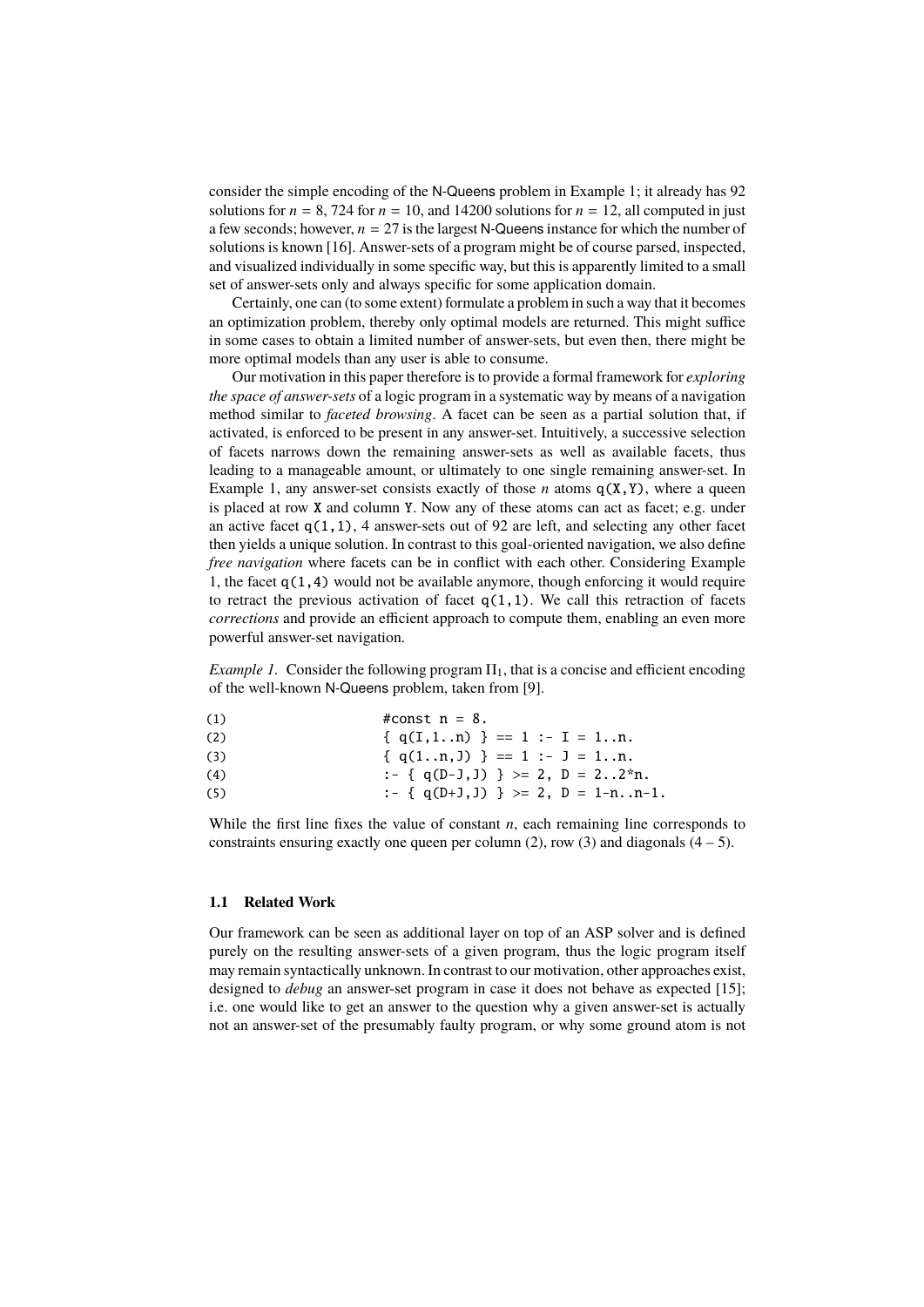present in any of the answer-sets. In the stepwise approach of Oetsch et al. [\[15\]](#page-13-7), one starts with a partial interpretation and debugs the program step by step, where a step is an application of a rule acquired from the original program. This is different from our notion of a navigation step, which narrows down remaining answer-sets by adding a constraint rule. In other words, in the suggested navigation scenario, the user's task is to steer the exploration of the answer-set space towards the desired answer-set, which from the beginning on is an answer set, unlike in the debugging setting where the desired answer-set is most likely not an answer-set of the initial program.

Moreover, in databases several approaches have been developed to compute socalled *repairs* [\[11,](#page-13-8)[1\]](#page-12-2). In short, a repair denotes the set of tuples that need to be added or retracted from a database instance in order to make it consistent w.r.t. to a set of constraints. Thus, again the initial situation is an inconsistent artifact (here the database) that needs to be repaired somehow in order to regain consistency. This is again in contrast to our approach, since from the beginning we constantly retain consistency; i.e. the initial program is never in an inconsistent state.

We want to emphasize, that our approach is not dedicated to a specific application domain, and generally applicable to arbitrary answer-set programs of any application domain. For example, the framework can also be seen as an engine for product configuration; i.e. the underlying program resembles a specification of a product, where answer-sets then represent configurations of that product. Our contributions in this paper are:

- 1. A formalization of faceted navigation in the space of answer-sets, based on the notion of brave and cautious consequences.
- 2. An extended navigational concept, allowing for arbitrary navigation directions and resolving resulting conflicts.
- 3. An implementation that demonstrates feasibility of the framework even for programs where the total number of answer-sets remains unknown.

### <span id="page-2-0"></span>**2 Answer-Set Programming**

We review the basic notions of answer-set programming [\[14\]](#page-13-9), for further details we refer to [\[2](#page-12-3)[,6](#page-13-10)[,10\]](#page-13-11).

We fix a countable set U of *(domain) elements*, also called *constants*; and suppose a total order  $\lt$  over the domain elements. An *atom* is an expression  $p(t_1, \ldots, t_n)$ , where *p* is a *predicate* of arity  $n \geq 0$  and each  $t_i$  is either a variable or an element from U. An atom is *ground* if it is free of variables.  $B_{\mathcal{U}}$  denotes the set of all ground atoms over  $\mathcal{U}$ . <sup>A</sup> *(disjunctive) rule* ρ is of the form

$$
a_1, \ldots, a_n \leftarrow b_1, \ldots, b_k, \text{ not } b_{k+1}, \ldots, \text{ not } b_m.
$$

with  $m \geq k \geq 0$ , where  $a_1, \ldots, a_n, b_1, \ldots, b_m$  are atoms, and "*not*" denotes *default negation.* The *head* of  $\rho$  is the set  $H(\rho) = \{a_1, \ldots, a_n\}$  and the *body* of  $\rho$ is  $B(\rho) = \{b_1, \ldots, b_k, \text{ not } b_{k+1}, \ldots, \text{ not } b_m\}$ . Furthermore,  $B^+(\rho) = \{b_1, \ldots, b_k\}$  and  $B^-(\rho) = \{b_1, \ldots, b_k\}$ . A rule  $\rho$  is safe if each variable in  $\rho$  occurs in  $B^+(\rho)$ . A rule  $B^{-}(p) = \{b_{k+1}, \ldots, b_m\}$ . A rule  $\rho$  is *safe* if each variable in  $\rho$  occurs in  $B^{+}(r)$ . A rule *o* is *around* if no variable occurs in  $\rho$ . A fect is a ground rule with empty body. An  $\rho$  is *ground* if no variable occurs in  $\rho$ . A *fact* is a ground rule with empty body. An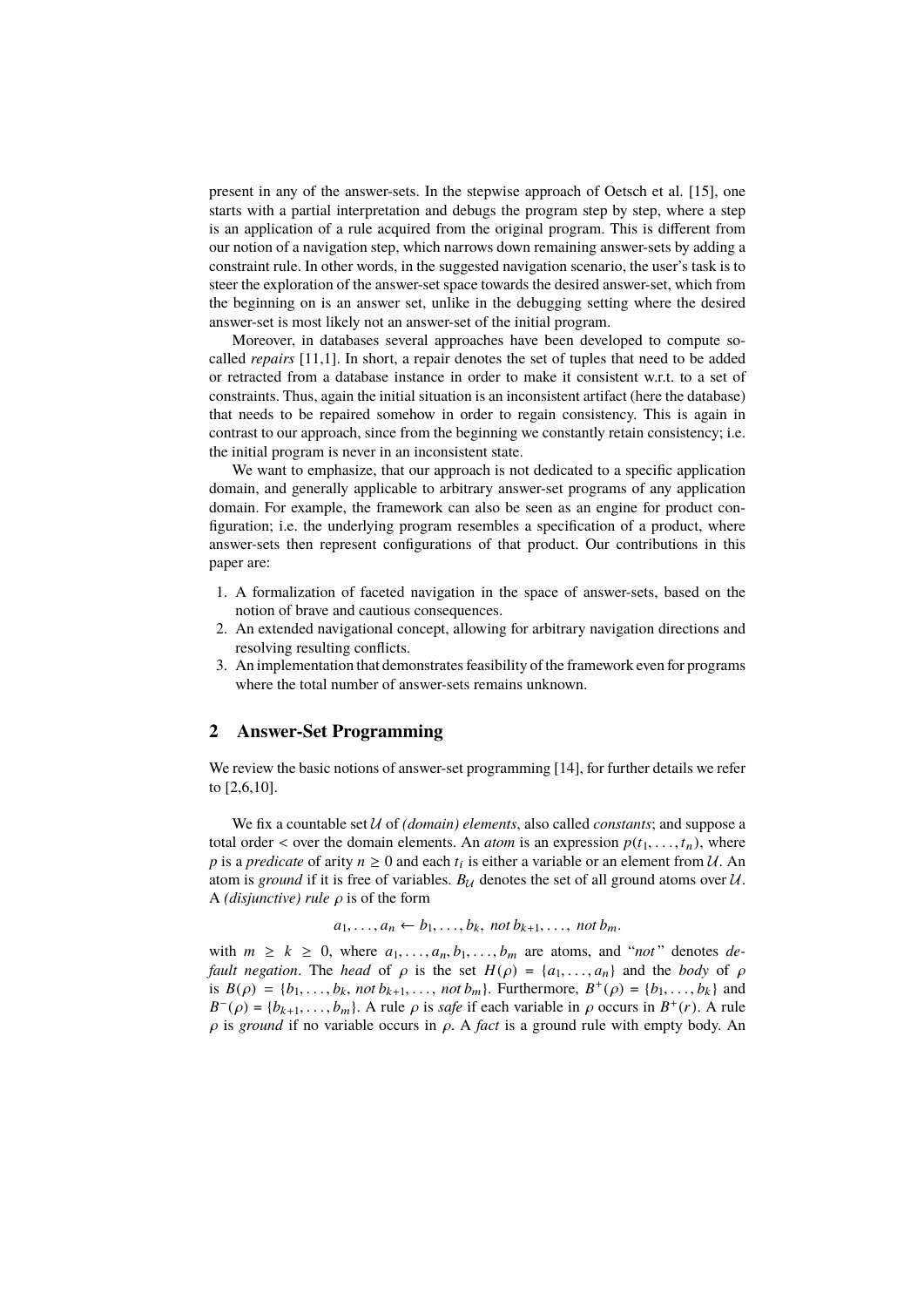*(input) database* is a set of facts. A (disjunctive) *program* is a finite set of disjunctive rules. For a program  $\Pi$  and an input database *D*, we often write  $\Pi(D)$  instead of  $D \cup \Pi$ . For any program Π, let *U*<sup>Π</sup> be the set of all constants appearing in Π. *Gr*(Π) is the set of rules  $\rho\sigma$  obtained by applying, to each rule  $\rho \in \Pi$ , all possible substitutions  $\sigma$  from the variables in  $\rho$  to elements of  $U_{\Pi}$ .

An *interpretation*  $I \subseteq B_U$  *satisfies* a ground rule  $\rho$  iff  $H(\rho) \cap I \neq \emptyset$  whenever  $B^+(\rho) \subseteq I$ ,  $B^-(\rho) \cap I = \emptyset$ . *I* satisfies a ground program Π, if each  $\rho \in \Pi$  is satisfied<br>by *I* A non-ground rule  $\rho$  (resp. a program Π) is satisfied by an interpretation *I* if by *I*. A non-ground rule  $\rho$  (resp., a program  $\Pi$ ) is satisfied by an interpretation *I* iff *I* satisfies all groundings of  $\rho$  (resp.,  $Gr(\Pi)$ ).  $I \subseteq B_U$  is an *answer set* (also called *stable model*) of Π iff it is a subset-minimal set satisfying the *Gelfond-Lifschitz reduct*  $\Pi^I = \{H(\rho) \leftarrow B^+(\rho) \mid I \cap B^-(\rho) = \emptyset, \rho \in Gr(\Pi)\}.$  For a program  $\Pi$ , we denote the set of its answer sets by  $AS(\Pi)$ set of its answer sets by  $\mathcal{AS}(\Pi)$ .

We make use of further syntactic extensions, namely integrity constraints and count expressions, which both can be recast to ordinary normal rules as described in [\[6\]](#page-13-10). An *integrity constraint* is a rule  $\rho$  where  $H(\rho) = \emptyset$ , intuitively representing an undesirable situation; i.e. it has to be avoided that  $B(\rho)$  evaluates positively. Count expressions are of the form  $\#count\{l : l_1, \ldots, l_i\} \bowtie u$ , where *l* is an atom and  $l_j = p_j$  or  $l_j = not p_j$ , for  $n_i$  an atom  $1 \le i \le j$   $u_j$  a non-negative integer and  $\bowtie \in \{ \le i \le j \le n \}$ . The for  $p_j$  an atom,  $1 \le j \le i$ , *u* a non-negative integer, and  $\in \{\le, <, =, >, \ge\}$ . The expression  $\{l : l_1, \ldots, l_n\}$  denotes the set of all ground instantiations of *l*, governed through  $\{l_1, \ldots, l_n\}$ . We restrict the occurrence of count expressions in a rule  $\rho$  to  $B^+(\rho)$ <br>only Intuitively an interpretation satisfies a count expression if  $N \sim u$  holds, where only. Intuitively, an interpretation satisfies a count expression, if  $N \approx u$  holds, where *N* is the cardinality of the set of ground instantiations of *l*,  $N = |\{l \mid l_1, \ldots, l_n\}|$ , for  $\bowtie \in \{\le, <, =, >, \ge\}$  and *u* a non-negative integer.

*Consequences* We rely on two notions of consequence, given a program Π and an atom  $\alpha$ , we say that  $\Pi$  cautiously entails  $\alpha$ , written  $\Pi \models_{\forall} \alpha$ , if for every answer-set  $S \in \mathcal{AS}(\Pi)$ ,  $\alpha \in S$ . Likewise, we say that  $\Pi$  bravely entails  $\alpha$ , written  $\Pi \models \exists \alpha$ , if there exists and answer-set  $S \in \mathcal{AS}(\Pi)$ , such that  $\alpha \in S$ . The set of all cautious consequences of  $\Pi$  is denoted  $\mathcal{CC}(\Pi)$  and the set of its brave consequences  $\mathcal{BC}(\Pi)$ .

## **3 Faceted Navigation**

We distinguish two different modes of faceted navigation for a logic program. In the first one, the facets that can be applied are the ones that are compatible with those previously selected; this is what we call *restricted navigation*. Conversely, in the *free navigation* mode, we drop this restriction and describe a technique that resolves conflicts that can occur due to the unrestricted application of facets.

#### **3.1 Facets and Navigation Step**

We first start by defining *facets* of a program, before we introduce the notion *navigation step* as basic navigational building block. If not mentioned otherwise, we use the term *program* to refer to disjunctive programs as introduced in Section [2.](#page-2-0)

**Definition 1 (Facet).** *Let* Π *be a disjunctive logic program. Then we denote with*  $\mathcal{F}^+(\Pi) = \mathcal{BC}(\Pi) \setminus \mathcal{CC}(\Pi)$ , the set of inclusive facets, and with  $\mathcal{F}^-(\Pi) = \{p(\overline{t}) \mid$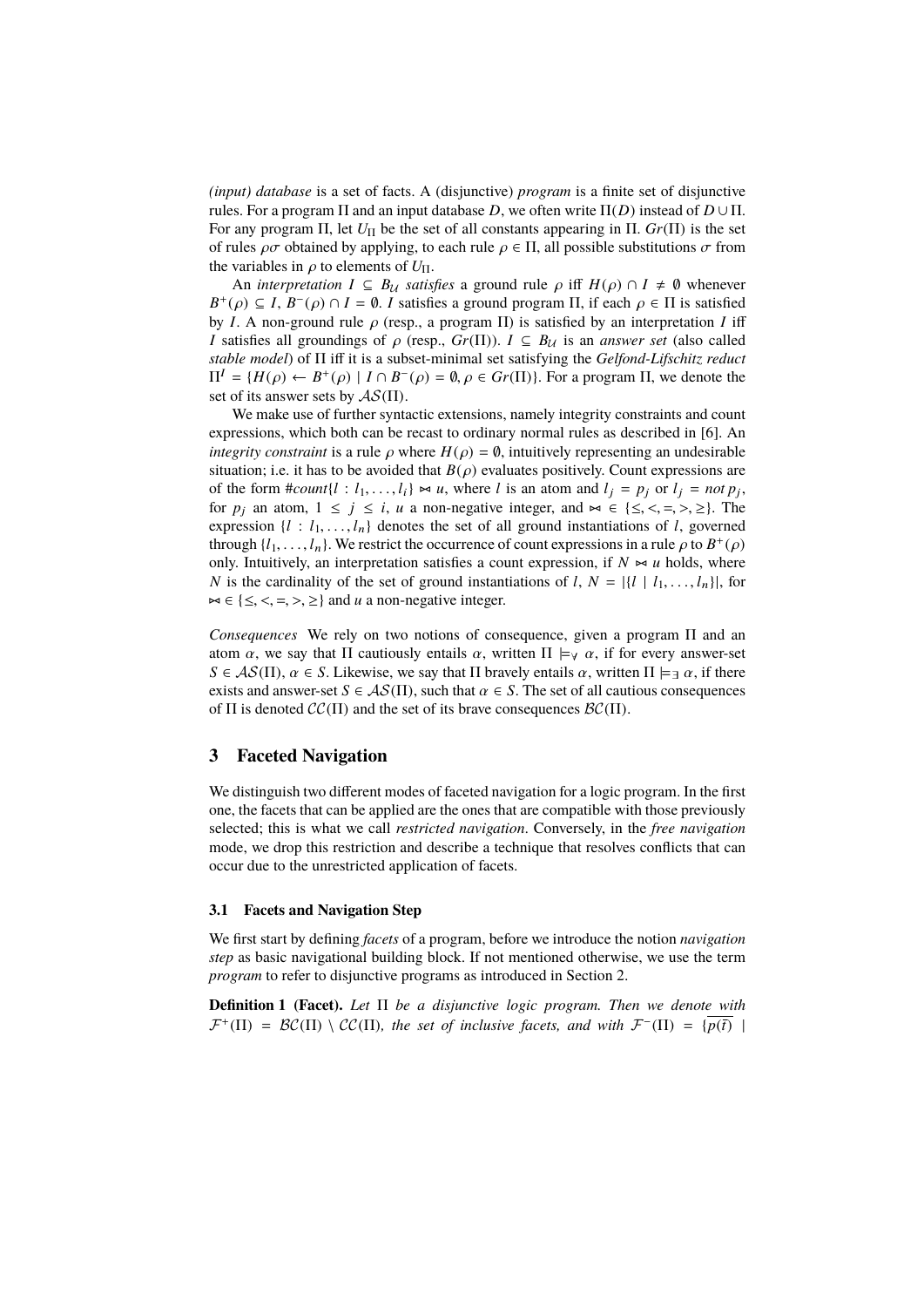$p(\bar{t}) \in \mathcal{F}^+(\Pi)$ , the set of exclusive facets. With  $\mathcal{F}(\Pi) = \mathcal{F}^+(\Pi) \cup \mathcal{F}^-(\Pi)$ , we denote *the set of all facets applicable to* Π*. We say an answer-set S of* Π *satisfies an inclusive facet*  $p(\overline{t}) \in \mathcal{F}^+(\Pi)$  *if*  $p(\overline{t}) \in S$ *. It satisfies an exclusive facet*  $\overline{p(\overline{t})} \in \mathcal{F}^-(\Pi)$  *if*  $p(\overline{t}) \notin S$ *.* 



<span id="page-4-1"></span>Fig. 1. The interplay of an initial program  $\Pi^0$ , its answer-sets  $\mathcal{AS}(\Pi^0)$  and its corresponding facets  $\mathcal{F}(\Pi^0)$ , for *n* navigation steps.

With the notion of a facet at hand, we can now start to define the navigation as a sequence of single navigation steps, defined in the following.

**Definition 2.** *Given a set of facets*  $\mathcal{F}$ *, we define the function ic that rewrites every*  $f \in \mathcal{F}$ *into a corresponding integrity constraint. Formally,*  $ic(f) = \leftarrow neg(f)$ *, with* 

$$
neg(f) = \begin{cases} not \ p(\bar{t}) & \text{if } f = p(\bar{t}).\\ p(\bar{t}) & \text{if } f = \overline{p(\bar{t})}. \end{cases}
$$

*We let*  $ic(F) := \{ic(f) | f \in F\}.$ 

**Definition 3** (Navigation Step). A navigation step, written  $\Pi \stackrel{f}{\Longrightarrow} \Pi'$ , is a transition *from one program* Π *to another program* Π 0 *, where* Π 0 *is obtained by adding the integrity constraint ic*(*f*) *to*  $\Pi$ *, where*  $f \in \mathcal{F}(\Pi)$ *.* 

Faceted navigation of  $\Pi$  is possible as long as  $\mathcal{BC}(\Pi) \setminus \mathcal{CC}(\Pi) \neq \emptyset$ .

<span id="page-4-0"></span>*Example [2](#page-4-0).* Consider the following program  $\Pi_2$ :

$$
b, a \leftarrow d, e \leftarrow c \leftarrow a
$$

Which has the following answer-sets  $\mathcal{AS}(\Pi_2) = \{\{b, e\}, \{b, d\}, \{a, e, c\}, \{a, d, c\}\}\)$  $\mathcal{AS}(\Pi_2) = \{\{b, e\}, \{b, d\}, \{a, e, c\}, \{a, d, c\}\}\)$  $\mathcal{AS}(\Pi_2) = \{\{b, e\}, \{b, d\}, \{a, e, c\}, \{a, d, c\}\}\)$ , and consequently the facets  $\mathcal{F}(\Pi_2) = \{a, b, e, d, c, \bar{a}, \bar{b}, \bar{e}, \bar{d}, \bar{c}\}$  $\mathcal{F}(\Pi_2) = \{a, b, e, d, c, \bar{a}, \bar{b}, \bar{e}, \bar{d}, \bar{c}\}$  $\mathcal{F}(\Pi_2) = \{a, b, e, d, c, \bar{a}, \bar{b}, \bar{e}, \bar{d}, \bar{c}\}$ . Let  $f = a \in \mathcal{F}^+(\Pi)$ , then applying  $\Pi_2 \stackrel{a}{\implies} \Pi'_2$  $\Pi_2 \stackrel{a}{\implies} \Pi'_2$  $\Pi_2 \stackrel{a}{\implies} \Pi'_2$  yields the answer-sets  $\mathcal{AS}(\Pi'_2) = \{ \{a, e, c\}, \{a, d, c\} \}$  and facets  $\mathcal{F}(\Pi_2') = \{e, d, \bar{e}, \bar{d}\}$  $\mathcal{F}(\Pi_2') = \{e, d, \bar{e}, \bar{d}\}$  $\mathcal{F}(\Pi_2') = \{e, d, \bar{e}, \bar{d}\}$ . Continuing, we apply  $\Pi_2'$ <br>and  $\mathcal{F}(\Pi_2'') = \emptyset$ , thus not allowing any further  $\stackrel{\bar{e}}{\Longrightarrow} \Pi''_2$  $\stackrel{\bar{e}}{\Longrightarrow} \Pi''_2$ , resulting  $\mathcal{AS}(\Pi''_2) = \{\{a, d, c\}\},$ and  $\tilde{\mathcal{F}}(\Pi_2'') = \emptyset$  $\tilde{\mathcal{F}}(\Pi_2'') = \emptyset$  $\tilde{\mathcal{F}}(\Pi_2'') = \emptyset$ , thus not allowing any further navigation step.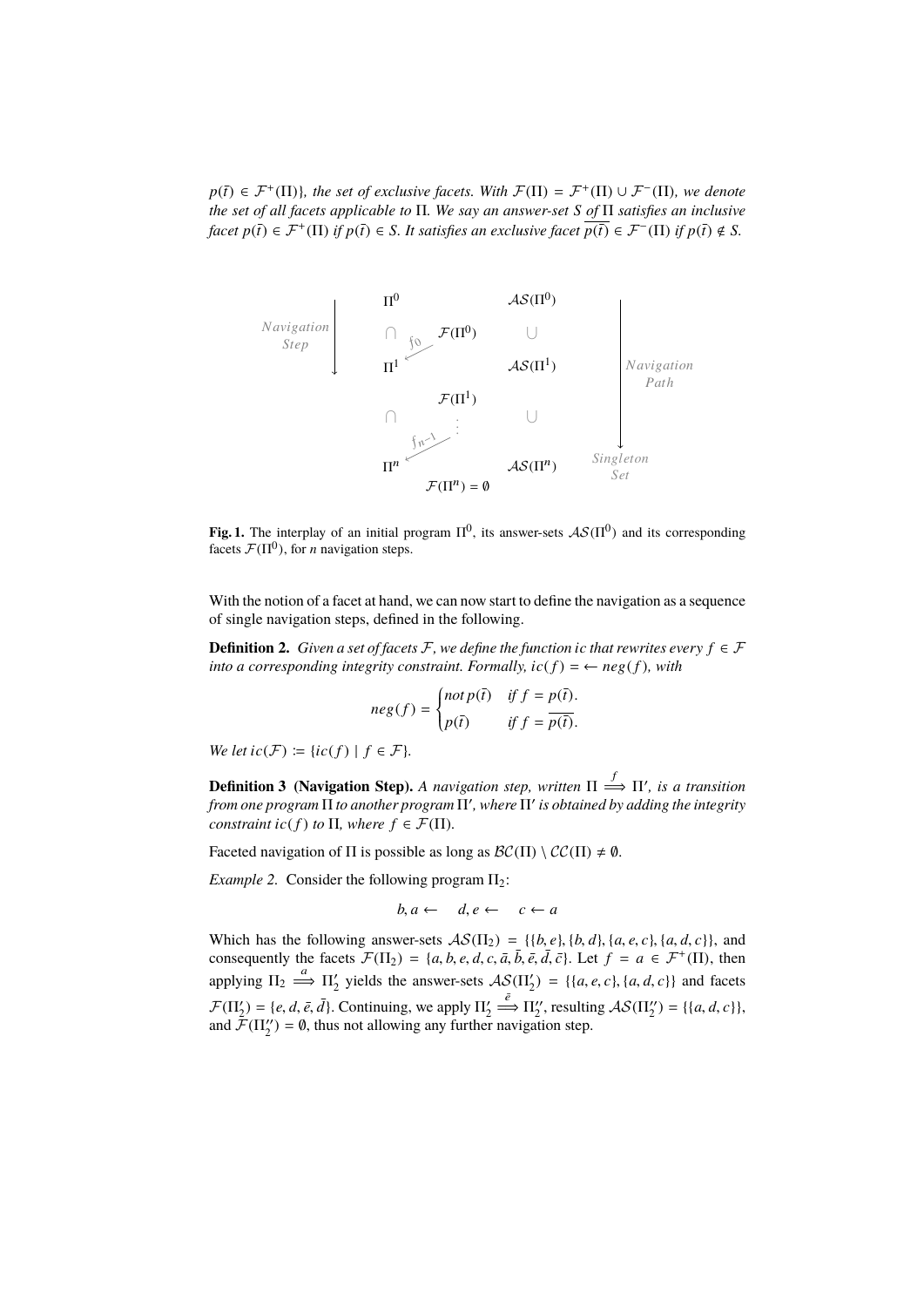The following theorem establishes that performing one navigation step by applying a facet has exactly the desired consequence of including or excluding the respective atom from the space of considered answer-sets.

<span id="page-5-0"></span>**Theorem 1.** *Let* Π <sup>0</sup> *be the program obtained from* Π *by applying one navigation step*  $using$  *some facet*  $f \in \mathcal{F}(\Pi)$ , *i.e.*  $\Pi \stackrel{f}{\Longrightarrow} \Pi'$ . Then  $\mathcal{AS}(\Pi') = \{S \in \mathcal{AS}(\Pi) \mid S \text{ satisfies } f\}.$ 

*Proof.* For the  $\supseteq$  direction, let  $S \in AS(\Pi)$  and *S* satisfy *f*. Then  $\Pi^S = \Pi'^S$  (since *ic*(*f*) is entirely removed from the Gelfond-Lifschitz reduct of Π' wrt. *S*). Therefore, by assumption, *S* is a subset-minimal set satisfying  $\Pi^{S}$  and hence  $S \in \mathcal{AS}(\Pi')$ .

For the  $\subseteq$  direction, let  $S \in AS(\Pi')$ . If *S* would not satisfy *f*, the Gelfond-Lifschitz reduct  $\Pi^{\prime S}$  would contain the rule "←" due to  $ic(f)$ , and therefore be unsatisfiable, resulting in  $S \notin AS(\Pi')$ , contradicting our assumption. Hence *S* must satisfy *f*, resulting in  $\Pi^S = \Pi'^S$  as above, therefore  $S \in \mathcal{AS}(\Pi')$  implies  $S \in \mathcal{AS}(\Pi)$ .

Note that this theorem also entails  $\mathcal{AS}(\Pi') \subsetneq \mathcal{AS}(\Pi)$  due to the definition of  $\mathcal{F}(\Pi)$ .

**Lemma 1.** *Given a logic program* Π, *applying a navigation step* (Π  $\stackrel{f}{\Longrightarrow}$  Π') *will never cause the generation of an unsatisfiable logic program* Π 0 *.*

*Proof.* By definition,  $f \in \mathcal{F}(\Pi)$  means that there is some  $p(\bar{t}) \in \mathcal{BC}(\Pi) \setminus \mathcal{CC}(\Pi)$ . From  $p(\bar{t}) \in BC(\Pi)$  immediately follows that there is some  $S \in AS(\Pi)$  with  $p(\bar{t}) \in S$ . On the other hand, from  $p(\bar{t}) \notin CC(\Pi)$  follows that there is some  $S' \in AS(\Pi)$  with  $p(\bar{t}) \notin S$ . Therefore, applying Theorem 1, either  $S \in AS(\Pi')$  (if *f* is inclusive) or  $S' \in AS(\Pi')$ (if *f* is exclusive). Hence,  $\Pi'$  is satisfiable in any case.

Figure [1](#page-4-1) sketches a sequence of navigation steps, and depicts the correlation of the resulting programs, answer-sets and facets.

#### **3.2 Free Navigation Mode**

In the previous setting, the assumption was that only facets of the current program are available to be applied in the next step. This ensures a conflict free navigation eventually resulting in a single answer-set. This might be convenient in some situations, however, we intend to relax this stringent process and extend the faceted navigation approach and allow the application of arbitrary facets from the initial program in any step. This inherently leads to conflicts; i.e. would cause an unsatisfiable program if two or more facets in combination enforce solutions that do not exist.

Therefore, when applying a facet that would lead to an unsatisfiable program, we aim to pick facets applied in previous steps that necessarily need to be retracted, in order to apply the desired facet. We start by identifying all facets that have already been applied.

**Definition 4 (Active Facets).** *For a program* Π n *, obtained after an application of n navigation steps, i.e.*  $\Pi^0 \stackrel{\text{f}_0}{\Longrightarrow} \ldots \stackrel{\text{f}_{n-1}}{\Longrightarrow} \Pi^n$ , we denote with  $\mathcal{F}_a(\Pi^n)$  the set of facets active in  $\Pi^n$  i.e.  $\mathcal{F}_a(\Pi^n) - \text{f}_a$  f *in*  $\Pi^n$ *, i.e.*  $\mathcal{F}_a(\Pi^n) = \{f_0, ..., f_{n-1}\}.$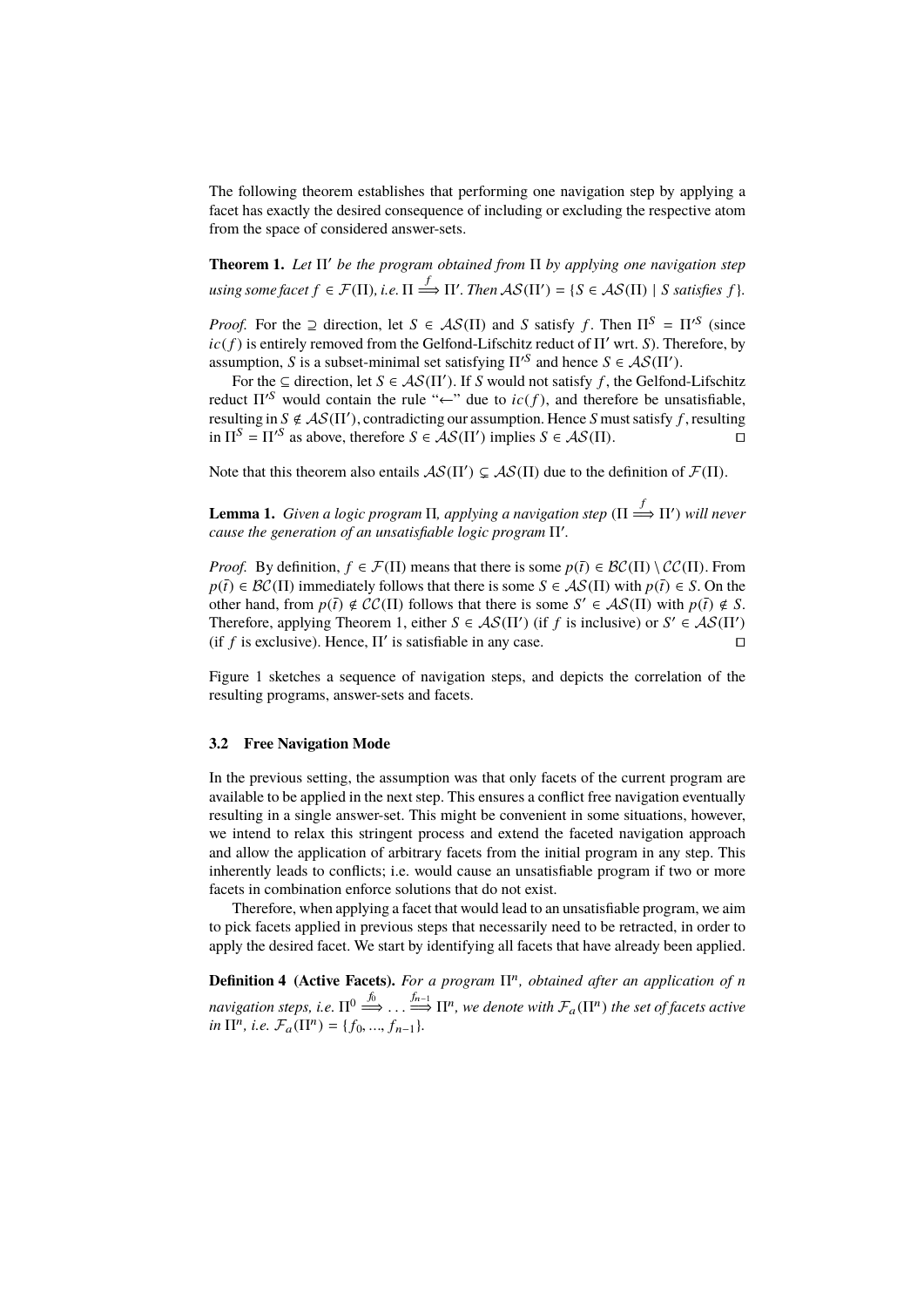Amongst these active facets, some might be incompatible with some facet *f* from the initial program. We now aim to identify those facets that need to be retracted in order to be able to apply *f* – and call such a set *correction set*.

**Definition 5** (Correction Set). Let  $f \in \mathcal{F}(\Pi^0)$  be the facet chosen to be applied next *to a program*  $\Pi^n$ *, but*  $f \notin \mathcal{F}(\Pi^n)$ *. A set*  $K \subseteq \mathcal{F}_a(\Pi^n)$ *, is a correction set of*  $\Pi^n$  *w.r.t.*  $f$ *, if*  $\Pi^n \setminus ic(K) \cup \{ic(f)\}\$ is satisfiable. We denote by  $K(\Pi^n)$  the set of all correction sets  $of \prod^n w.r.t.$   $f$ .

<span id="page-6-0"></span>*Example 3.* Continuing with  $\Pi_2 \stackrel{a}{\implies} \Pi'_2$  $\Pi_2 \stackrel{a}{\implies} \Pi'_2$  $\Pi_2 \stackrel{a}{\implies} \Pi'_2$  $\stackrel{\bar{e}}{\Longrightarrow} \Pi_2''$  $\stackrel{\bar{e}}{\Longrightarrow} \Pi_2''$  $\stackrel{\bar{e}}{\Longrightarrow} \Pi_2''$  from Example [2,](#page-4-0) where  $\mathcal{F}(\Pi_2)$  =  ${a, b, e, d, c, \bar{a}, \bar{b}, \bar{e}, \bar{d}, \bar{c}}$  and  $\mathcal{F}_a(\Pi_2^{\prime\prime}) = {a, \bar{e}}$  $\mathcal{F}_a(\Pi_2^{\prime\prime}) = {a, \bar{e}}$  $\mathcal{F}_a(\Pi_2^{\prime\prime}) = {a, \bar{e}}$ . For  $b \in \mathcal{F}(\Pi_2)$  we therefore have the correction sets *[a*] and *[a*  $\bar{e}$ ] for  $\Pi^{\prime\prime}$ correction sets  $\{a\}$  and  $\{a, \bar{e}\}\$ for  $\Pi_2^{\bar{r}}$  $\Pi_2^{\bar{r}}$  $\Pi_2^{\bar{r}}$ .

It is now of interest to highlight how correction sets can be computed. As it turns out, this can be done by a program obtained from the original one by adding some extra rules.

**Definition 6.** *Given a navigation path of length n*,  $\Pi^0 \stackrel{f_0}{\Longrightarrow} \dots \stackrel{f_{n-1}}{\Longrightarrow} \Pi^n$ , *a facet*  $f \in \mathcal{F}(\Pi^0) \setminus \mathcal{F}(\Pi^n)$ . *Then the program*  $\Pi^{\mathcal{K}}$  *is defined as:*  $\mathcal{F}(\Pi^0) \setminus \mathcal{F}(\Pi^n)$ . Then the program  $\Pi^\mathcal{K}$  is defined as:

$$
\Pi^{\mathcal{K}} := \Pi^0 \cup \{ic(f)\} \cup \{remove(i) \leftarrow neg(f_i) \mid f_i \in \mathcal{F}_a(\Pi^n) \text{ for all } 0 \le i < n\}
$$

*where "remove" is a new predicate name.*

**Lemma 2.** *For each*  $S \in AS(\Pi^{\mathcal{K}})$  *there exists a correction set*  $K$  *such that* 

$$
K = \{ f_i \in \mathcal{F}_a(\Pi^n) \mid remove(i) \in S, 0 \le i < n \}.
$$

*Proof.* Let  $S \in AS(\Pi^{\mathcal{K}})$ . First observe, that *S* certainly contains at least one (ground) atom *remove*(*i*). Since  $\mathcal{F}_a(\Pi^n) \neq \emptyset$ , we construct a non-empty set *E*, s.t. for all  $0 \leq i < n$ 

$$
E := \{ f_i \in \mathcal{F}_a(\Pi^n) \mid f_i \notin S, remove(i) \in S \} \cup
$$

$$
\{ \bar{f}_i \in \mathcal{F}_a(\Pi^n) \mid f_i \in S, remove(i) \in S \},
$$

and find  $E \subseteq \mathcal{F}_a(\Pi^n)$ . It remains to show that,  $\Pi^* := (\Pi^n \setminus ic(E) \cup \{ic(f)\})$  is satisfiable. Because of the definition of *E* and  $\Pi^k$ , every  $f_i \in E$  corresponds to some *remove*(*i*) in some  $S \in AS(\Pi^{\mathcal{K}})$  where for every *S* we have  $f \in S$ . Which means that for every  $f_i \in E$ , the body of the corresponding rule in  $\Pi^{\mathcal{K}}$ , namely *remove*(*i*) ← *neg*( $f_i$ ), must evaluate to true, hence *f*<sup>i</sup> (whether inclusive or exclusive) to false. This is equivalent to the removal of  $ic(f_i)$  from  $\Pi^n$  for all  $f_i \in E$ . Knowing that  $\Pi^{\mathcal{K}}$  is satisfiable, moreover  $\Pi^0 \cup \{ic(f)\}\$ is satisfiable, then  $\Pi^*$  must be satisfiable as well.

**Lemma 3.** *Given a navigation path*  $\Pi^0 \stackrel{f_0}{\implies} \dots \stackrel{f_{n-1}}{\implies} \Pi^n$ , *a facet*  $f \in \mathcal{F}(\Pi^0)$ , *but*  $f \notin \mathcal{F}(\Pi^n)$  and the program  $\Pi^K$ . Then for every correction set  $K \in \mathcal{K}(\Pi^n)$  w.r.t. f  $f \notin \mathcal{F}(\Pi^n)$ , and the program  $\Pi^{\overline{\mathcal{K}}}$ . Then for every correction set  $K \in \mathcal{K}(\Pi^n)$  w.r.t.  $f$ , *there exists an answer-set*  $S \in \mathcal{AS}(\Pi^{\mathcal{K}})$  *induced by K*.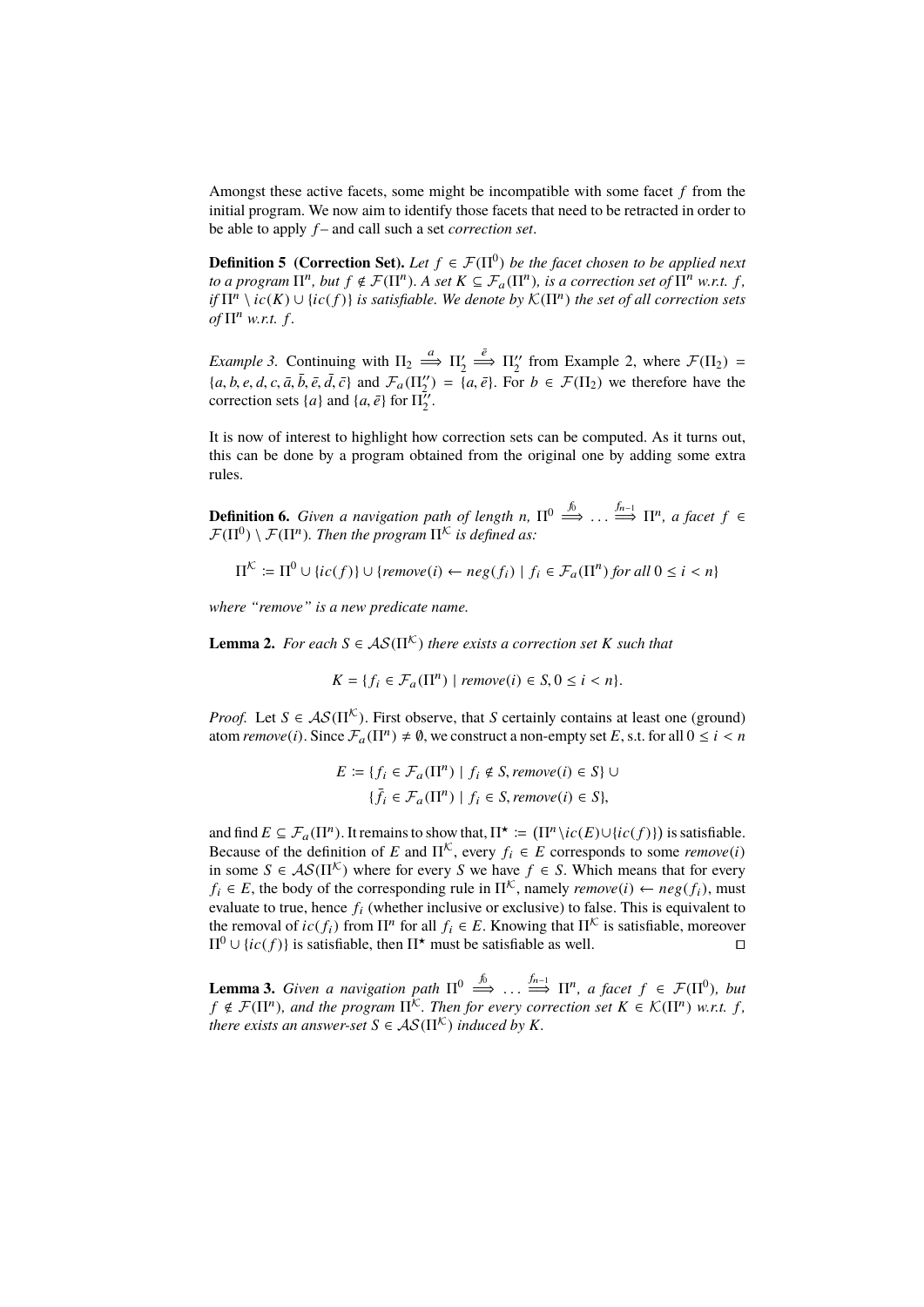*Proof.* For arbitrary  $K \in \mathcal{K}(\Pi^n)$ , let  $\overline{K} := \mathcal{F}_a(\Pi^n) \setminus K$  be of those facets that can safely remain in  $\Pi^n$ ; i.e.  $\Pi' = \Pi^0 \cup \{ic(f)\} \cup ic(\overline{K})$  is satisfiable. Consequently, the program

 $\Pi'' \coloneqq \Pi' \cup \{remove(i) \leftarrow neg(f_i) \mid f_i \in K\}$ 

is also satisfiable, thus let  $S \in \mathcal{AS}(\Pi'')$ . In particular, {*remove*(*i*) |  $f_i \in K$ }  $\subset S$ . Notice that  $\Pi''$  is similar to  $\Pi^\mathcal{K}$ , except that  $\Pi^\mathcal{K}$  does not contain the integrity constraints  $ic(\bar{K}),$ but instead the corresponding rules with a " $remove(i)$ " atom in the head. Due to the construction of  $\Pi$ <sup>*''*</sup> and the restrictions imposed by the integrity constraints  $ic(\bar{K})$ , we find that  $\mathcal{AS}(\Pi'') \subseteq \mathcal{AS}(\Pi^{\mathcal{K}})$  and thus  $S \in \mathcal{AS}(\Pi)$  $(\mathcal{K})$ .

#### **3.3 Preferred Correction Sets**

Inherently, there are potentially many correction sets, though it is natural to prefer correction sets for which most of the active facets can be retained; in other words, we would like to obtain correction sets that contain only facets that necessarily need to be retracted. We therefore introduce two preference notions.

**Definition 7 (Minimal Correction Set).** *A correction set K for some program* Π *w.r.t. to some facet*  $f$  *is minimal, if there exist no other correction set*  $K'$ , *s.t.*  $K' \subset K$ *. Then*  $\mathcal{K}_{\subset}(\Pi) = \{K \mid K \text{ is minimal}\}\$ , is the set of all minimal correction sets for some program Π *w.r.t. to some facet f .*

Amongst all minimal correction sets, which might vary in size, we now further restrict the preference to those that are also cardinality minimal.

**Definition 8 (Small Correction Set).** *A correction set K for some program* Π *w.r.t. to some facet f is small, if there exist no other correction set K'*, *s.t.*  $|K'| < |K|$ . Then<br> $K_{\text{tot}}(\Pi) - \{K | K \text{ is small} \}$  *is the set of the smallest correction sets for some program*  $\mathcal{K}_{|\leq}(\Pi) = \{K \mid K \text{ is small}\}\$ , is the set of the smallest correction sets for some program Π *w.r.t. to some facet f .*

Amongst the correction sets from Example [3,](#page-6-0) only  $\{a\}$  is minimal as well as the smallest. In order to find all correction sets for some program  $\Pi^n$  w.r.t. some facet  $f \in \mathcal{F}(\Pi^0) \setminus \mathcal{F}(\Pi^n)$  $\mathcal{F}(\Pi^n)$ , the program  $\Pi^\mathcal{K}$  needs to be constructed, from which then the correction sets are extracted from the answer-sets. In general,  $|\mathcal{AS}(\Pi^{\mathcal{K}})|$  is quite large which hinders the computation of all correction sets; and is another practical reason for preferences over correction sets. However, since finding minimal correction sets is also computationally expensive, we propose an incremental computation of  $\mathcal{K}_{\subseteq}(\Pi^n)$ , starting from  $\mathcal{K}_{\leq}(\Pi^n)$ .<br>The education that small correction sets have over the minimal ones is that once we The advantage that small correction sets have over the minimal ones is that once we find the size of a small correction set we do not need to investigate further. This does not apply for the minimal correction sets which they might differ in size. In order to have a feasible way of computing  $\mathcal{K}_{\subseteq}(\Pi^n)$ , we can not simply use  $\Pi^\mathcal{K}$  as defined earlier (without modification), to generate all correction sets and then filter out the minimal ones, because we would run into problems when it comes to  $\Pi^\mathcal{K}$ s with a large number of answer-sets. Therefore, it is shown next how to generate  $\mathcal{K}_{|\leq}(\Pi^n)$ , from which  $\mathcal{K}_{\subseteq}(\Pi^n)$ can be computed.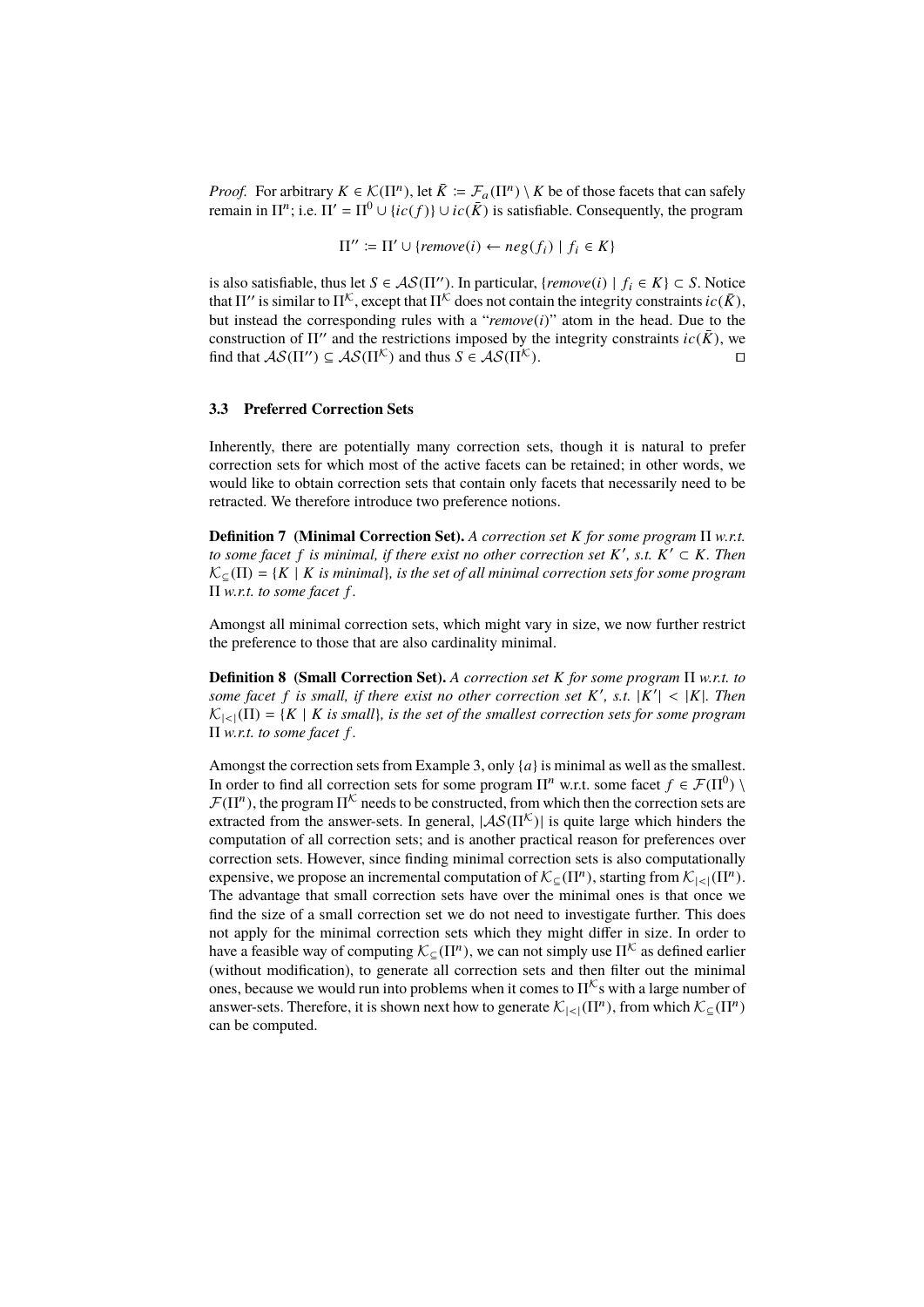**Small Correction Sets.** Given  $\Pi^0$  and  $\Pi^n$  where  $\Pi^0 \stackrel{\text{f}_0}{\implies} ... \stackrel{\text{f}_{n-1}}{\implies} \Pi^n$  and a facet  $f \in$  $\mathcal{F}(\Pi^0) \setminus \mathcal{F}(\Pi^n)$ ;  $\mathcal{K}_{|\leq}(\Pi^n)$  w.r.t. *f* can be computed via the program  $\Pi^{\mathcal{K}}$  as mentioned earlier, then extending it with the following rule,  $\rho_i = \leftarrow not\text{#count } \{Y : remove(Y)\}$  *i*, where  $0 < i \leq n$ . Basically,  $\varrho_i$  enforce to have at most *i remove* atoms present in an answer-set. Since  $f \in (\mathcal{F}(\Pi^0) \setminus \mathcal{F}(\Pi^n))$ , it is guaranteed that there exists no answer-set  $S \in \mathcal{AS}(\Pi^{\mathcal{K}})$  where *S* does not contain any atom with "*remove*" as predicate name, and thus it can not be the case that  $i = 0$ . Therefore, the solver would be called at most (worst case) *n* times and the answer-sets of the first satisfiable  $\Pi^{\mathcal{K}}$  will contain the answer-sets that provide all small correction sets of  $\Pi^n$  w.r.t.  $f$ . The refinement of this rule plus the creation of  $\Pi^{\mathcal{K}}$  is shown in the first algorithm in the next section.

**Minimal Correction Sets.** Based on  $\mathcal{K}_{|\leq}(\Pi^n)$  w.r.t. some *f*,  $\mathcal{K}_{\subseteq}(\Pi^n)$  w.r.t. *f* can be computed. But first, we need to introduce a variation of the function  $i\in\mathcal{F}$ ), namely computed. But first, we need to introduce a variation of the function  $ic(\mathcal{F})$ , namely  $cic(\mathfrak{F})$ , where  $\mathfrak{F}$  is a set of sets of facets, defined as:

$$
circ(\mathfrak{F}) = \bigcup_{\mathcal{F} \in \mathfrak{F}} \{ \leftarrow neg(f_0), \dots, neg(f_n) \mid \mathcal{F} = \{f_0, \dots, f_n\} \}.
$$

Initially, we describe the computation of  $\mathcal{K}_{\subseteq}(\Pi^n)$  informally. Let  $|K| = d$  where  $K \in$  $\mathcal{K}_{|\leq}(\Pi^n)$  w.r.t. some  $f \in \mathcal{F}(\Pi^0)$  but  $f \notin \mathcal{F}(\Pi^n)$ . For every small  $K$ , we add an integrity constraint of the form " $e^{i\phi}(K)$ " to  $\Pi^{\mathcal{K}}$  (thus obtaining  $\Pi^{\mathcal{K}'}$ ) than for all  $S \subseteq AS(\Pi^{\mathcal{K}})$ constraint of the form " $circ(K)$ " to  $\Pi^{\mathcal{K}}$  (thus obtaining  $\Pi^{\mathcal{K}'}$ ), then for all  $S \in \mathcal{AS}(\Pi^{\mathcal{K}})$ that lead to the generation of some small correction set  $K \in \mathcal{K}_{|\langle x|}(\Pi^n)$ , we have  $S \notin \Lambda S(\Pi \mathcal{K}')$ , if  $\Lambda S(\Pi \mathcal{K}') \neq \emptyset$ , then there must exist some appure set  $S' \subseteq \Lambda S(\Pi \mathcal{K}')$  at  $\mathcal{AS}(\Pi^{\mathcal{K}'})$ . If  $\mathcal{AS}(\Pi^{\mathcal{K}'}) \neq \emptyset$ , then there must exist some answer-set  $S' \in \mathcal{AS}(\Pi^{\mathcal{K}'})$  s.t.  $K' = \{ f_i \in \mathcal{F}_a(\Pi^n) \mid remove(i) \in S', 0 \le i < n \}.$  For the small correction sets  $K'$  we know that  $K' \notin K$  for any  $K \in \mathcal{K}$ ,  $(\Pi^n)$  and since  $AS(\Pi^{\mathcal{K}'}) \subset AS(\Pi^{\mathcal{K}})$  – follows know that  $K' \nsubseteq K$  for any  $K \in \mathcal{K}_{|\leq |}(\Pi^n)$  and since  $\mathcal{AS}(\Pi^{\mathcal{K}'}) \subset \mathcal{AS}(\Pi^{\mathcal{K}})$  – follows from Theorem [1](#page-5-0) – we conclude that  $K' \in \mathcal{K}_{\subseteq}(\Pi^n)$ . In the following lemma, we adjust the notation of a correction set of a program  $\Pi^n$  w.r.t. some  $f$  by adding a superscript, namely  $K^{d+j}$ , where  $d + j$  is the size of K, d is the size of the small correction sets and  $0 \leq j < n$ .

**Lemma 4.** Let *d* be the size of a small correction set of some  $\Pi^n$  w.r.t. some f; let  $K^{d+j}$  *be a correction set of*  $\Pi^n$  *w.r.t. the same f and obtained from some*  $S \in \mathcal{AS}(\Pi^{\mathcal{K}})$ *such that*  $K^{d+j} \in \mathcal{K}_{\subseteq}(\Pi^n)$ *. We define*  $\Pi^{\mathcal{K}'} = \cup$  $0 \le l \le d+j$  $\operatorname{circ}(\mathcal{K}^l_{\subseteq}(\Pi^n)) \cup \Pi^{\mathcal{K}} \cup \{\varrho_{d+j}\};\,ij$ 

 $\mathcal{AS}(\Pi^{\mathcal{K}'}) \neq \emptyset$ , then the following holds: For every  $K^{d+j} \in \mathcal{K}_{\subseteq}(\Pi^n)$ , there must exist some  $S' \in AS(\Pi^{\mathcal{K}'})$  *that induces some*  $K'$  *s.t.*  $K' = K^{d+j}$ *.* 

*Proof.* By the definition of  $\Pi^{k'}$ , we can conclude that for every  $S' \in AS(\Pi^{k'})$  and every set of " $remove(\_)$ " atoms that correspond to some  $K^l$  we have that

$$
\{remove(i) \mid f_i \in K^l\} \nsubseteq S'
$$

We also know that  $\mathcal{AS}(\Pi^{\mathcal{K}'}) \subset \mathcal{AS}(\Pi^{\mathcal{K}})$  – which follows from Theorem [1](#page-5-0) but we do not prove it – then for all  $S' \in AS(\Pi^{\mathcal{K}'})$  we have  $S' \in AS(\Pi^{\mathcal{K}})$  and for every  $K'$  obtained from some *S'* we have  $S' = S \in AS(\Pi^{\mathcal{K}})$  and  $|K'| = d + j$  (Because of the rule  $\varrho_{d+j}$ ).<br>Which means that  $K' = K^{d+j}$ Which means that  $K' = K^{d+j}$ . Utilization of the contract of the contract of the contract of the contract of the contract of the contract of the contract of the contract of the contract of the contract of the contract of the contract of the contract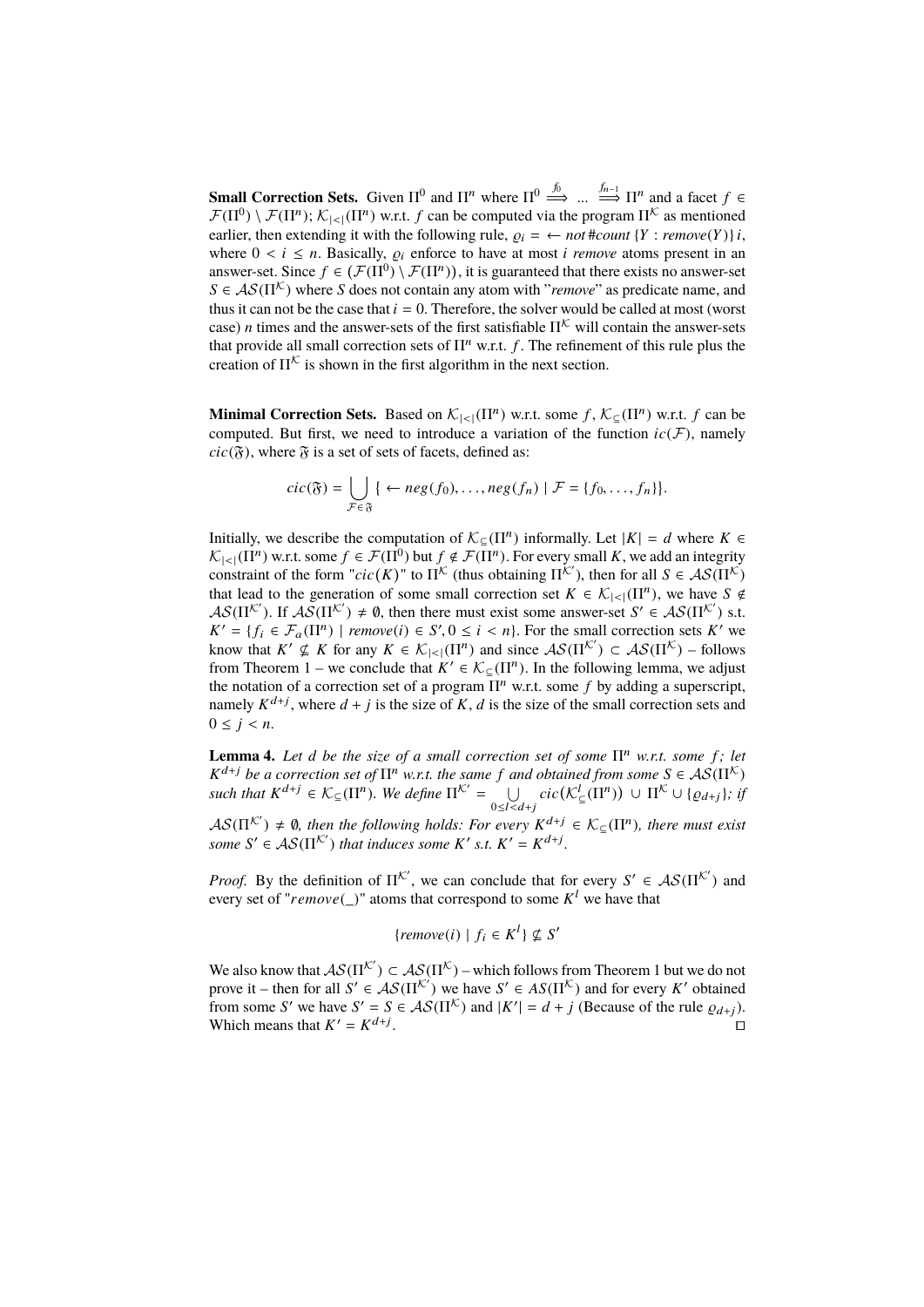Therefore, in order to compute the set  $\mathcal{K}_{\subseteq}(\Pi^n)$ , we first compute  $\mathcal{K}_{|\leq}(\Pi^n)$ , create the program  $\Pi^{K'} = \text{circ}(K_{|\leq}|(\Pi^n)) \cup \Pi^{K}$ . If  $\mathcal{AS}(\Pi^{K'}) \neq \emptyset$ , then we update  $\Pi^{K'}$  by adding the rule  $\varrho_i$  that enforces a restriction on the size of the correction sets obtained<br>from  $S' \in AS(\Pi^{K'})$  i.e.  $\Pi^{K'} = \Pi^{K'} \cup \{ \varrho_i \}$ , where  $i = 1$ . If the undated  $\Pi^{K'}$  is from  $S' \in AS(\Pi^{K'})$ , i.e.  $\Pi^{K'} = \Pi^{K'} \cup \{ \varrho_{d+j} \}$  where  $j = 1$ . If the updated  $\Pi^{K'}$  is estimidable, then we can extract all minimal correction sets of  $\Pi^n$  with the size  $d+1$ satisfiable, then we can extract all minimal correction sets of  $\Pi^n$  with the size  $d + 1$ . If it is not the case, we increase the value of  $j$  by one, and we keep on increasing the value of *j* until we reach the first satisfiable version of the updated  $\Pi^{k'}$ . Since the initial condition is  $\mathcal{AS}(\Pi^{\mathcal{K}'}) \neq \emptyset$  ( $\Pi^{\mathcal{K}'}$  before adding  $\varrho_i$ ), then we know that there must exist<br>a value *j* where  $\Pi^{\mathcal{K}'} \cup {\varrho_{d+j}}$  is actually satisfiable. We keep on repeating the whole process until we reach a program  $\Pi^{\mathcal{K}^*}$  s.t.  $\mathcal{AS}(\Pi^{\mathcal{K}^*}) = \emptyset$ , hence computing  $\mathcal{K}_{\subseteq}(\Pi^n)$ . In the worst case scenario, the solver would be called less than  $2 \times n$  times. The following example depict a case where the *free navigation* mode is applied.

*Example 4.* Let Π be a logic program defined as follows.

$$
\{a; b; c; d\} \qquad e \leftarrow b
$$
  

$$
\leftarrow e, d, a \qquad e \leftarrow c
$$

Since  $\mathcal{F}(\Pi) = \{a, b, c, d, \bar{a}, \bar{b}, \bar{c}, \bar{d}\},$  we apply  $\Pi \stackrel{a}{\Longrightarrow} \Pi^1$ . Thus  $\Pi^1 = \Pi \cup \{ic(a)\}$ , and we obtain  $\mathcal{F}(\Pi^1) = \{b, c, d, \bar{b}, \bar{c}, \bar{d}\}.$  Applying  $\Pi^1 \stackrel{b}{\Longrightarrow} \Pi^2$  yields  $\Pi^2 = \Pi^1 \cup \{ic(b)\}.$  With  $\mathcal{F}(\Pi^2) = \{c, d, \bar{c}, \bar{d}\}$ , we apply  $\Pi^2 \stackrel{\sim}{\Longrightarrow} \Pi^3$ , and obtain  $\Pi^3 = \Pi^2 \cup \{ic(c)\}$ . At this stage of the faceted navigation  $\mathcal{F}(\Pi^3) = \emptyset$ ; for  $d \in \mathcal{F}(\Pi)$ , which is an inactive facet, we have of the faceted navigation,  $\mathcal{F}(\Pi^3) = \emptyset$ ; for  $d \in \mathcal{F}(\Pi)$ , which is an inactive facet, we have  $d \notin \mathcal{F}(\Pi^3)$  and therefore  $\Pi^3 \stackrel{d}{\Longrightarrow} \Pi^4$  can not be applied. We compute  $\mathcal{K}_{\subseteq}(\Pi^3)$  w.r.t. *d* as follows.

 $\cal R$ 

- 1. Generate  $\Pi^{\mathcal{K}} = \Pi \cup \{r(1) \leftarrow not \, a, r(2) \leftarrow not \, b, r(3) \leftarrow not \, c\}$  ${r(1) \leftarrow not \space a, r(2) \leftarrow not \space b, r(3) \leftarrow not \space c} \cup {ic(d)}.$ <br>i.e.  $\Pi^{\mathcal{K}} - \Pi^{\mathcal{K}} \cup {\mathcal{K}} \leftarrow not \text{ from } {f(Y \cdot r(Y) \setminus 1)}.$
- 2. Extend  $\Pi^{\mathcal{K}}$  with  $\varrho_1$ , i.e.  $\Pi^{\mathcal{K}} = \Pi^{\mathcal{K}} \cup \{ \leftarrow \text{not} \text{ \text{ Hcount }} \{ Y : r(Y) \} 1 \}.$ <br>3.  $AS(\Pi^{\mathcal{K}}) = \{ \text{If } \rho \in \mathcal{A} \text{ \text{ } g \text{ \text{ }} r(1) \} \}$ ; moreover  $\mathcal{K} \cup (\Pi^3) = \{ \text{If } \partial \}$
- 3.  $AS(\Pi^{K}) = \{ \{b, c, d, e, r(1)\} \}$ ; moreover  $K_{|< |}(\Pi^3) = \{ \{a\} \}$ .<br>
4. Compute  $\Pi^{K'} = \Pi \cup \mathcal{R} \cup \{ic(d)\} \cup \{ic(\{ \{a\} \})}$
- 4. Compute  $\Pi^{\mathcal{K}} = \Pi \cup \mathcal{R} \cup \{ic(d)\} \cup circ(\{\{a\}\}).$
- 5. Since  $\mathcal{AS}(\Pi^{\mathcal{K}'}) \neq \emptyset$ , there must exist some  $S' \in \mathcal{AS}(\Pi^{\mathcal{K}'})$  that leads to some correction sets of  $\Pi^3$  w.r.t. *d*.
- 6. Extend  $\Pi^{K'}$  with  $\varrho_2$ , i.e.  $\Pi^{K'} = \Pi^{K'} \cup \{ \leftarrow \text{not} \text{ d} \text{ column } \{ Y : r(Y) \} 2 \}.$ <br>7.  $AS(\Pi^{K'}) = \{ \{ \varrho, \varrho, r(3) \} \}$ : moreover  $K_{-}(\Pi^3) = K_{++}(\Pi^3) + \{ \}$
- 7.  $AS(\Pi^{K'}) = \{ \{a, d, r(2), r(3) \} \}$ ; moreover  $\mathcal{K}_{\subseteq}(\Pi^3) = \mathcal{K}_{|\leq}(\Pi^3) \cup \{ \{b, c\} \}$ .<br>8. At this stage, we can terminate the search for more minimal correction s
- 8. At this stage, we can terminate the search for more minimal correction sets of  $\Pi^n$ w.r.t. *d* because  $\Pi^{K^{\prime\prime}} = \Pi \cup \mathcal{R} \cup \{ic(d)\} \cup circ(\{\{a\}\}) \cup circ(\{\{b,c\}\})$  is unsatisfiable; which means all minimal correction sets have been computed.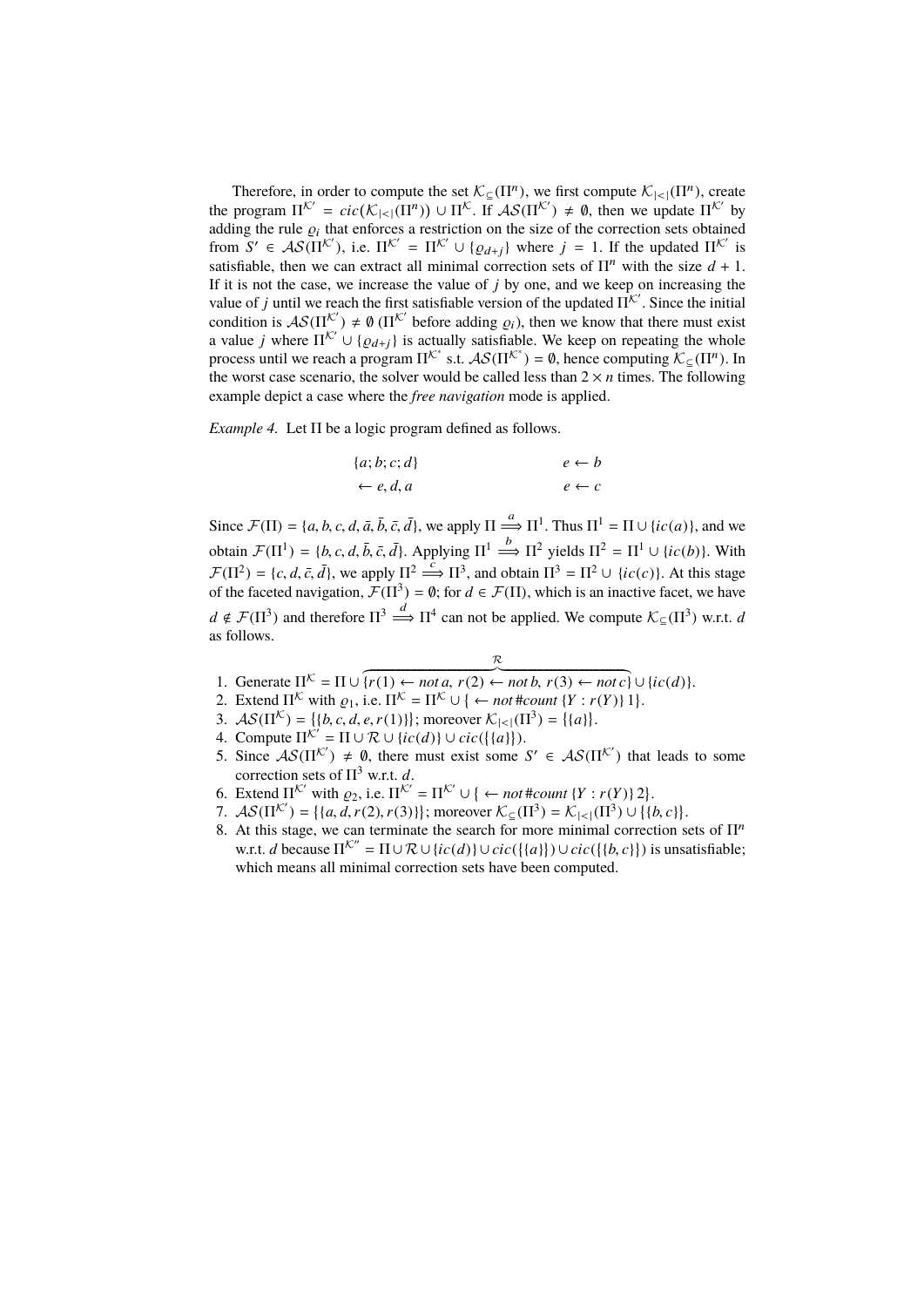## **4 Implementation and Evaluation**

The following algorithm describes the computation of the set of all minimal correction sets of some program  $\Pi^n$  where  $\Pi^0 \stackrel{f_0}{\Longrightarrow} ... \stackrel{f_{n-1}}{\Longrightarrow} \Pi^n$ .

**Algorithm 1:** *ASP-Based Minimal Correction Sets Generator*

**Data:**  $\mathcal{F}_a(\Pi^n)$ ,  $f, \Pi^0$  $Seq \coloneqq list(\mathcal{F}_a(\Pi^n)); \mathcal{K}_{\subseteq}(\Pi^n) \coloneqq \emptyset; j \coloneqq 1;$  $\Pi^{\mathcal{K}} \coloneqq \Pi^0 + ic(f);$  $counter := ":- not #count {Y : remove(Y)}" + str(j) + ".";$ **for**  $(i \text{ in } 0 \dots n)$  **do**<br>  $\prod_{i=1}^{n} \sum_{i=1}^{n} \text{ is a nontrivial.}$  $\Pi^{k+1}$  "*remove*(" + *str*(*i*) + ")" + *ic*(*Seq*[*i*]);  $\Pi^{\mathcal{K}}$ += *counter*; **while** ( $j \leq n$ ) **do**  $Corrections = solve(\Pi^{\mathcal{K}});$ K⊆(Π n ).*addAll*(*Corrections*); *j*++ ; **if** (*Corrections*  $\neq$   $\emptyset$ ) **then** Π <sup>K</sup>+= *cic*(*Corrections*); *updatePi*(*counter, n*); // replace in counter: j -> n **if**  $(!sat(\Pi^{\mathcal{K}}))$  then *break*; *updatePi*(*counter, j*); **return**  $\mathcal{K}_{\subseteq}(\Pi^n)$ 

As mentioned in the previous section, the size of the correction sets varies, and usually it is not clear what would the effect of applying a correction set be (In particular, what implicit consequential facets would be lost when a certain correction set is applied); therefore, our framework provides an additional functionality that computes the consequences of removing a certain set of facets  $F \subseteq \mathcal{F}_a(\Pi^n)$  from  $\Pi^n$ . This computation is described in the following algorithm.

| <b>Algorithm 2:</b> Facets Removal Consequences                         |
|-------------------------------------------------------------------------|
| Data: $\Pi^n$ , F                                                       |
| Constraints = $\emptyset$ ;                                             |
| for $f$ in $F$ do                                                       |
| Constraints.add(ic(f));                                                 |
| $\Pi^{tmp} = \Pi^n \setminus Constraints;$                              |
| return $\mathcal{CC}(\Pi^n) \setminus (\mathcal{CC}(\Pi^{tmp}) \cup F)$ |

Based on what has been introduced in this paper, we implemented a tool called INCA (Interactive General Configuration using Facets) that takes a logic program as an input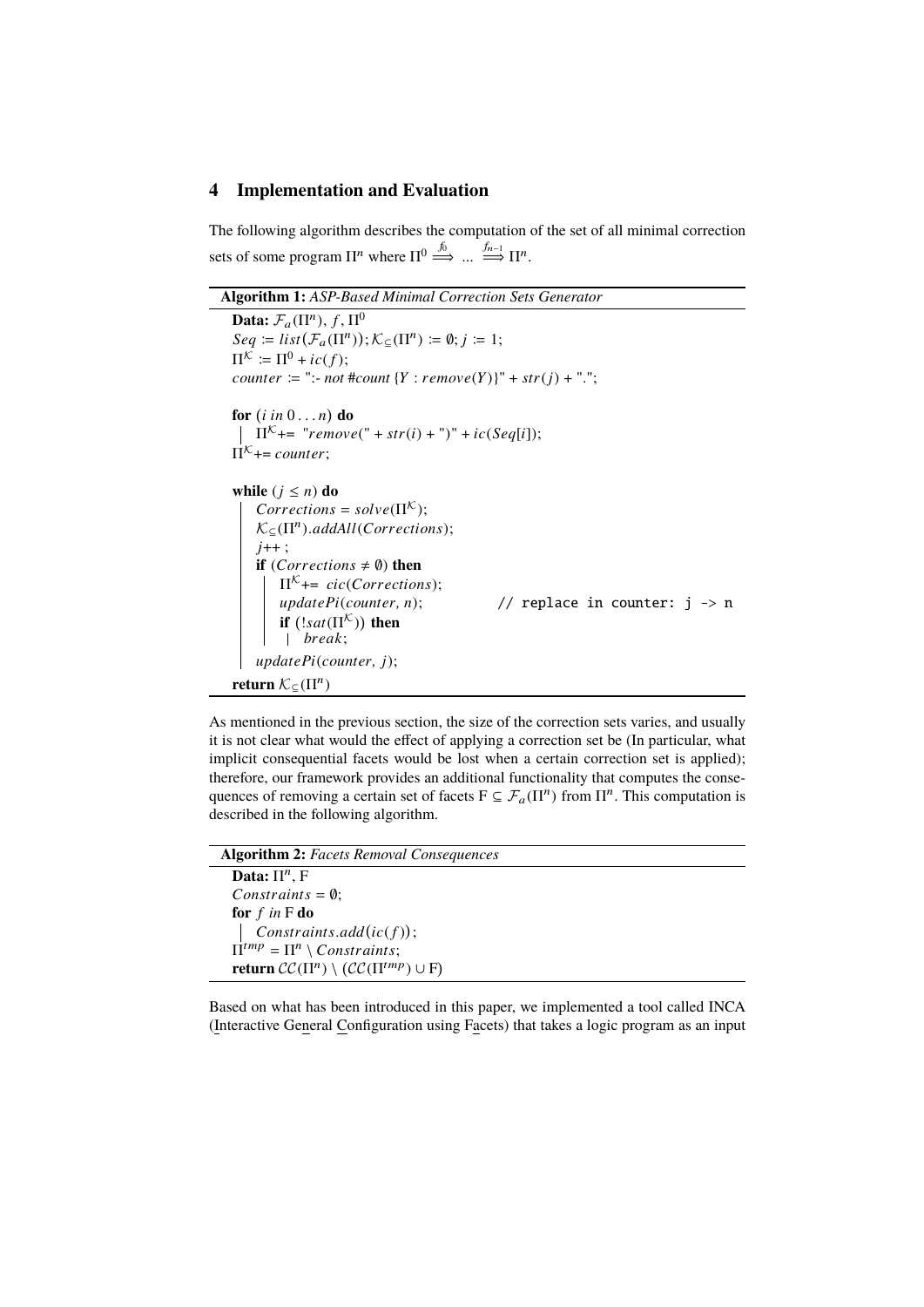and interactively applies the faceted navigation technique in both its *restricted* and *free* modes. INCA is programmed in Python 2.7 and uses Clingo 5.2, as the backbone reasoner and it is publicly available on Github[3](#page-11-0). It must be pointed out that the brave and cautious consequences of the input program are acquired via one of the built-in features of Clingo, which computes these consequences in an efficient reliable manner.

As already indicated in the introduction, the number of all solutions for the n-queens problem with  $n > 27$  is still unknown [\[16\]](#page-13-6); therefore in the following table we display some performance results of INCA where different instances of the n-queens problem are plugged-in as an input.

|                                               | 8-Queens                      | 30-Queens                       |  |
|-----------------------------------------------|-------------------------------|---------------------------------|--|
| $\mathcal{F}(\Pi^0)$                          | $0.011$ sec                   | $1.054$ sec                     |  |
| $\Pi^0 \stackrel{f_0}{\Longrightarrow} \Pi^1$ | $0.016$ sec                   | $6.935 \text{ sec}$             |  |
| $\mathcal{K}_{\subseteq}(\Pi^n)$              | $(n = 4)$ 1 set in 0.028 sec  | $(n = 17)$ 1 set in 0.091 sec   |  |
|                                               | $(n = 4)$ 3 sets in 0.017 sec | $(n = 17) 16$ sets in 0.211 sec |  |
|                                               | $(n = 4)$ 4 sets in 0.021 sec | $(n = 17) 18$ sets in 0.185 sec |  |

**Table 1.** INCA performance for 8/30 – Queens.

Table 2. INCA performance for  $40/50$  – Queens.

|                                                                    | 40-Queens                        | 50-Queens                        |  |
|--------------------------------------------------------------------|----------------------------------|----------------------------------|--|
| $\mathcal{F}(\Pi^0)$                                               | $2.651$ sec                      | 5.229 sec                        |  |
| $\Vert$ $\Pi^0 \stackrel{\text{f}_0}{\Longrightarrow} \Pi^1 \Vert$ | 35.462 sec                       | $2:13.356 \; \text{min}$         |  |
| $\mathcal{K}_{\subset}(\Pi^n)$                                     | $(n = 26)$ 145 sets in 1.188 sec | $(n = 33)$ 60 sets in 1.760 sec  |  |
|                                                                    | $(n = 26)$ 214 sets in 1.510 sec | $(n = 33)$ 92 sets in 2.121 sec  |  |
|                                                                    | $(n = 26)$ 284 sets in 2.040 sec | $(n = 33)$ 114 sets in 3.695 sec |  |

The first row shows the time spent on calculating all facets of the program, the second indicates the time needed to perform the first navigation step, whereas every entry in the third row displays the total number of correction sets of some program Π<sup>*n*</sup> w.r.t different facets *f* (mostly the exclusive version of some consequential facets) where  $f \in \mathcal{F}(\Pi^0)$  and  $f \notin \mathcal{F}(\Pi^n)$ . Another problem, where the calculation of all possible answer-sets is computationally expensive, is Sudoku. INCA takes approximately <sup>0</sup>.<sup>186</sup> seconds to compute all facets of an empty  $9 \times 9$  Sudoku. The time needed to apply the first navigation step is approximately <sup>2</sup>.<sup>930</sup> seconds. The following shows the time spent to calculate different instances of the set  $\mathcal{K}_{\subseteq}(\Pi^{40})$  with distinctive sizes depending on different facets *f* where  $f \in \mathcal{F}(\Pi^0)$  and  $f \notin \mathcal{F}(\Pi^{40})$ .

<span id="page-11-0"></span><sup>3</sup> <https://github.com/lukeswissman/inca>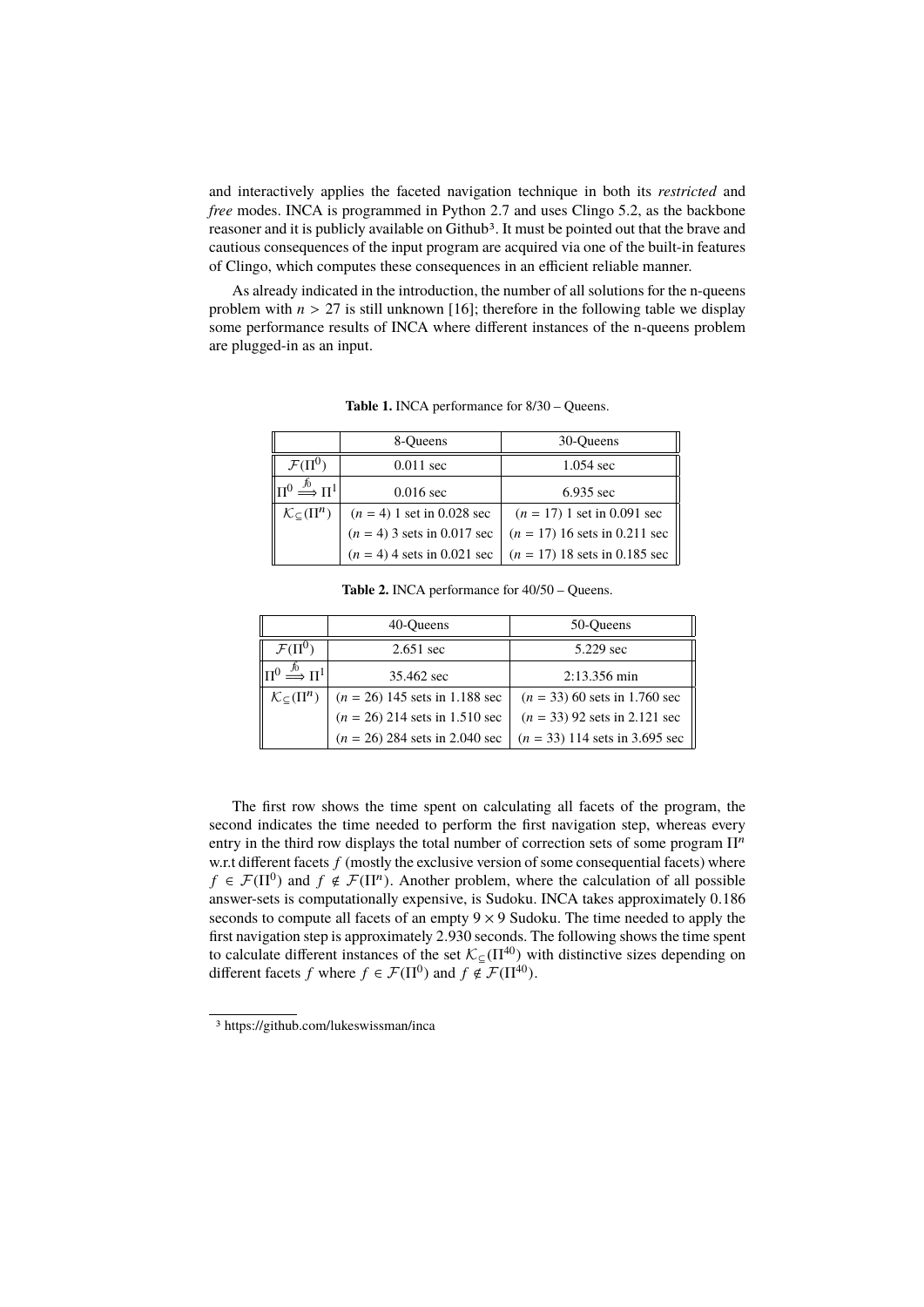**Table 3.** Computation of all minimal correction sets of  $9 \times 9$  Sudoku for different facets.

|           |                     | $ \mathcal{K}_{\subseteq}(\Pi^{40}) $ = 497 $ \mathcal{K}_{\subseteq}(\Pi^{40}) $ = 713 $ \mathcal{K}_{\subseteq}(\Pi^{40}) $ = 2499 $ \mathcal{K}_{\subseteq}(\Pi^{40}) $ = 4013 |                |
|-----------|---------------------|-----------------------------------------------------------------------------------------------------------------------------------------------------------------------------------|----------------|
| 3.559 sec | $4.650 \text{ sec}$ | 47.122 sec                                                                                                                                                                        | $2:10.874$ min |

## **5 Conclusion**

We provide a general formal way to overcome the situation of answer-set programs with an unmanageable amount of answer-sets, where users might either be incapable of comprehending the space of answer-sets as a whole, or being able to identify a specific answer-set according to their needs. Our approach is therefore based on faceted navigation, wherein a facet can be seen as a partial solution that, if activated, is enforced to be present in any answer-set. This can be realized as stringent sequential process succeeding in a single answer-set, but also as navigation mode allowing unrestricted application of facets, potentially causing conflicts; i.e. *conflicting facets*. We provide a pure answer-set programming encoding to resolve conflicts, which besides giving a certain degree of freedom in navigation also contributes to the overall experience of answer-set exploration.

Regarding future work, we would like to extend the approach to support aggregate facets supporting to restrict the remaining answer-sets in terms of some numerical value. The same idea can be applied to preferences, which could be enriched with a cost value, depending on the underlying application scenario.

It also remains imperative to explore the possibilities of enriching the user interface, e.g. by an aggregated presentation of atoms; unary ground atoms can be represented as (drop-down) lists. We see huge potential to explore answer-sets visually, where methods for visualizing large data-sets, established by other disciplines, could be reused. On the other hand our implementation can be used as backend to realize domain specific user interfaces. For example, product configurators, where users interactively can configure parts and properties of some product, being assisted in case of conflicting selections.

### **References**

- <span id="page-12-2"></span>1. Arenas, M., Bertossi, L.E., Chomicki, J.: Specifying and querying database repairs using logic programs with exceptions. In: Larsen, H.L., Andreasen, T., Christiansen, H., Kacprzyk, J., Zadrozny, S. (eds.) Flexible Query Answering Systems - Recent Advances Proceedings of the Fourth International Conference on Flexible Query Answering Systems, FQAS 2000, October 25-28, 2000. Advances in Soft Computing, vol. 7, pp. 27–41. Physica-Verlag Heidelberg New York, A Springer-Verlag Company (2000)
- <span id="page-12-3"></span>2. Brewka, G., Eiter, T., Truszczyński, M.: Answer set programming at a glance. Communications of the ACM 54(12), 92–103 (2011)
- <span id="page-12-0"></span>3. Eiter, T., Ianni, G., Krennwallner, T.: Answer set programming: A primer. In: Reasoning Web. Semantic Technologies for Information Systems. vol. 5689, pp. 40–110 (2009)
- <span id="page-12-1"></span>4. Eiter, T., Leone, N., Mateis, C., Pfeifer, G., Scarcello, F.: The KR system dlv: Progress report, comparisons and benchmarks. In: Cohn, A.G., Schubert, L.K., Shapiro, S.C. (eds.)